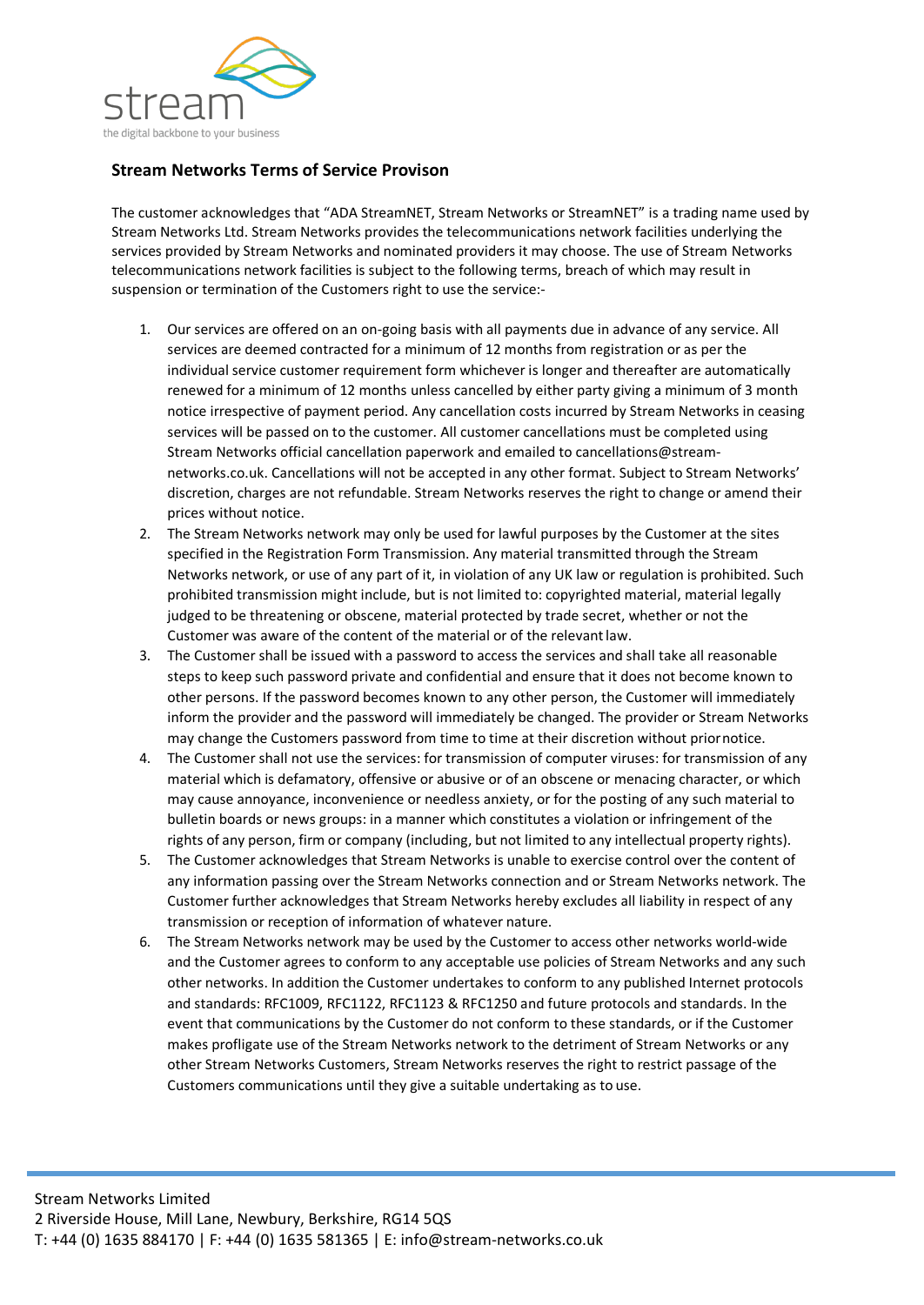

- 7. The Customer agrees to indemnify and hold Stream Networks harmless from any claim brought by third parties, alleging the use of Stream Networks by the customer has infringed any right of any kind applicable in the UK or by International legislation and regulation. The Customer shall defend and pay all costs, damages, awards, fees (including reasonable legal fees) and judgements finallyawarded against Stream Networks arising from such claims. Furthermore the Customer shall provide Stream Networks with notice of such claims, full authority to defend, compromise or settle such claims and reasonable assistance to defend such claims at the Customers sole expense.
- 8. Without prejudice to the foregoing, Stream Networks considers that any applications which transmit live video, live audio, or make similar traffic demands across the Stream Networks network by whatever means, constitute making profligate use of the Stream Networks network and as such are not permitted. Use of IP Multicast, other than by means provided and co-ordinated by Stream Networks, is also prohibited.
- 9. The customer undertakes not to assign, re-sell, sublease or in any other way transfer the Stream Networks connection. Contravention of this restriction successful or not will result in the termination of the service by Stream Networks, in which event the Customer is liable for a termination fee. If the customer is a duly authorised current Channel Partner of Stream Networks then the resell restriction of this clause does not apply.
- 10. Any condition or warranty that may be implied or incorporated within this contract, by reason of statute or common law, is hereby expressly excluded so far as maybe permitted by law. While Stream Networks will use all reasonable endeavours to provide a prompt and continuing service, it will not be liable for any loss of data resulting from delays, non-deliveries, missed deliveries, or service interruptions caused by events beyond the control of Stream Networks or by errors or omissions of the Customer. In no circumstances whatsoever, will Stream Networks be liable for economic or consequential loss. Stream Networks specifically excludes any warranty as to the quality or accuracy of information received through the services, further Stream Networks cannot be held liable for the actions of any 3rd Party using the service.
- 11. Where Stream Networks provides added value services to its existing services in particular but not exclusively 'anti-virus' products for electronic mail Stream Networks will not be held responsible for any consequential loss or damage for the failure of these services to operate to specification. In the case of failure of these added value services it is expected that the customer will have taken steps to implement contingency plans to protect its business from the effects of these Stream Networks added value services not functioning to specification or not being available.
- 12. Where Stream Networks provides hosting services the customer agrees that any equipment hosted by Stream Networks shall be treated as security for the payment by the customer for goods and services provided or to be provided under its hosting agreement.
- 13. Where Stream Networks manages the renewal of a domain with the appropriate domain licensing authority on behalf of the customer Stream Networks will take responsibility for notifying renewal and maintaining connectivity to all other services associated with that domain. Where the customer renews the domain directly with the appropriate domain licensing authority Stream Networks will not be held responsible for services associated with that domain including the continued availability of the domain. Further domain names in the .uk namespace are also subject to Nominet's Terms and **Conditions**
- 14. Stream Networks shall retain full ownership of and title to all equipment, software, or services (Goods) ordered by the customer and delivered to the customer or any part thereof unless and until the customer has paid all sums owing to Stream Networks. In addition where services are subject to a transfer fee or other fixed charges such as domain names then no transfer or action will occur until the customer has settled in full all outstanding commercial matters with Stream Networks.